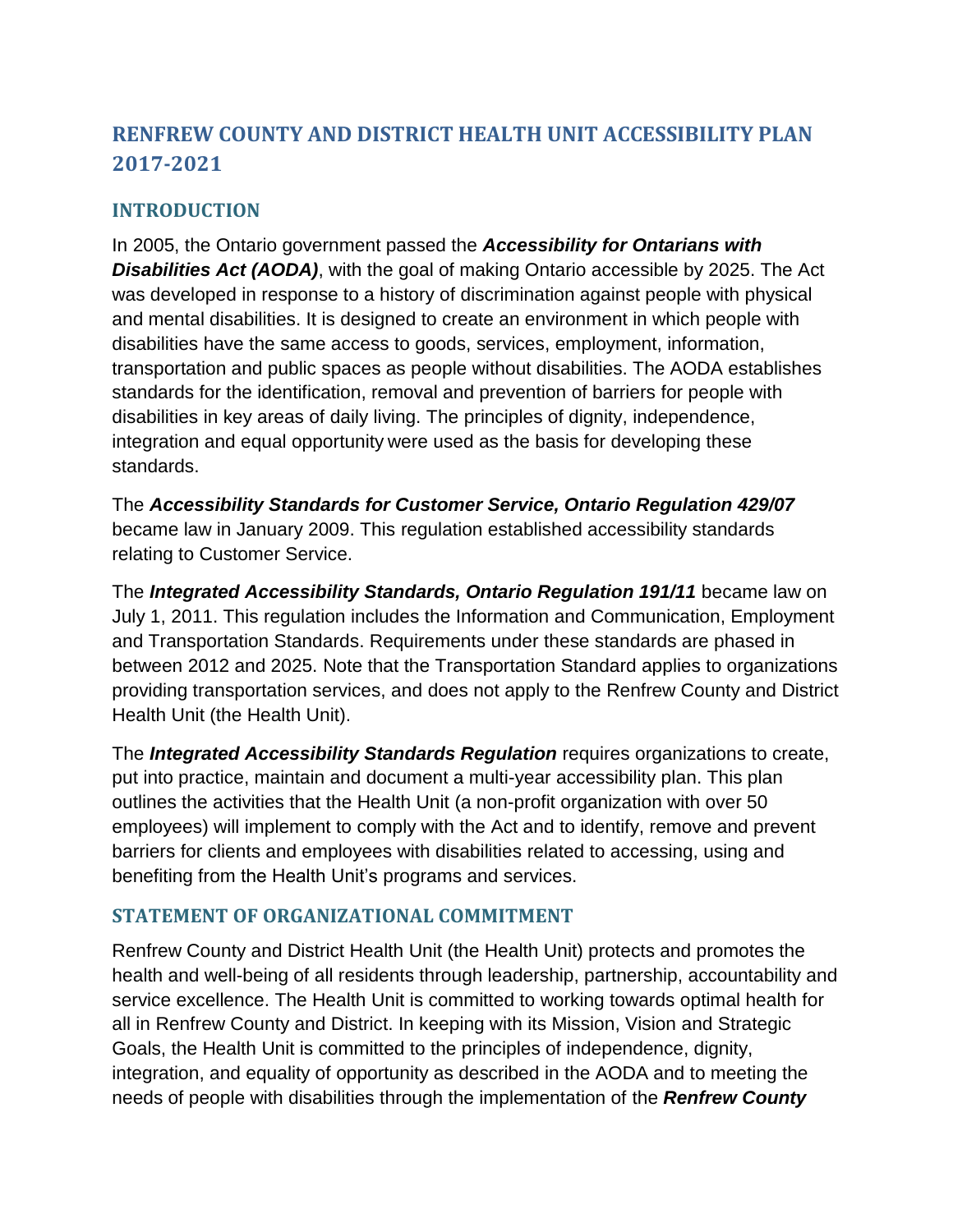### *and District Health Unit Policy and Procedures Regarding Accessibility for Persons with Disabilities*. To this end the Health Unit will provide:

- equal access and participation for people with disabilities
- programs and services that are accessible to all
- processes to ensure that all employees, students, volunteers and contractors who provide programs, services or facilities on behalf of the Health Unit are provided with appropriate training on the AODA and its Standards
- information and communications to persons with disabilities in a timely manner in accordance with the AODA and its Standards
- employment practices that accommodate job applicants and employees with disabilities

The Health Unit will make every reasonable effort to ensure that its practices are consistent with the principles of dignity, independence, integration and equal opportunity as expressed in the AODA by:

- valuing all clients as deserving of effective and full service (dignity)
- taking into account how people with disabilities can effectively access and use Health Unit programs and services and show respect for these methods (dignity)
- allowing clients with disabilities to do things in their own ways, at their own pace when accessing programs and services as long as this does not present a safety risk (independence)
- providing *integrated* services that allow people with disabilities to benefit from the same services, in the same places and in the same or similar ways as other clients, and providing *alternative* measures where necessary to meet the needs of people with disabilities (integration)
- taking into account individual needs when providing programs and services to ensure that people with disabilities have opportunities equal to that given others to obtain, use and benefit from Health Unit programs and services and do not experience barriers to access or participation (equal opportunity)
- upon request, communicating with people who have disabilities in ways that take into account their disability

This plan describes how Renfrew County and District Health Unit Policy and Procedures [Regarding Accessibility for Persons with Disabilities](http://rcdhu.com/wp-content/uploads/2017/03/Accessibility-Policy-RCDHU.pdf) has and will be implemented.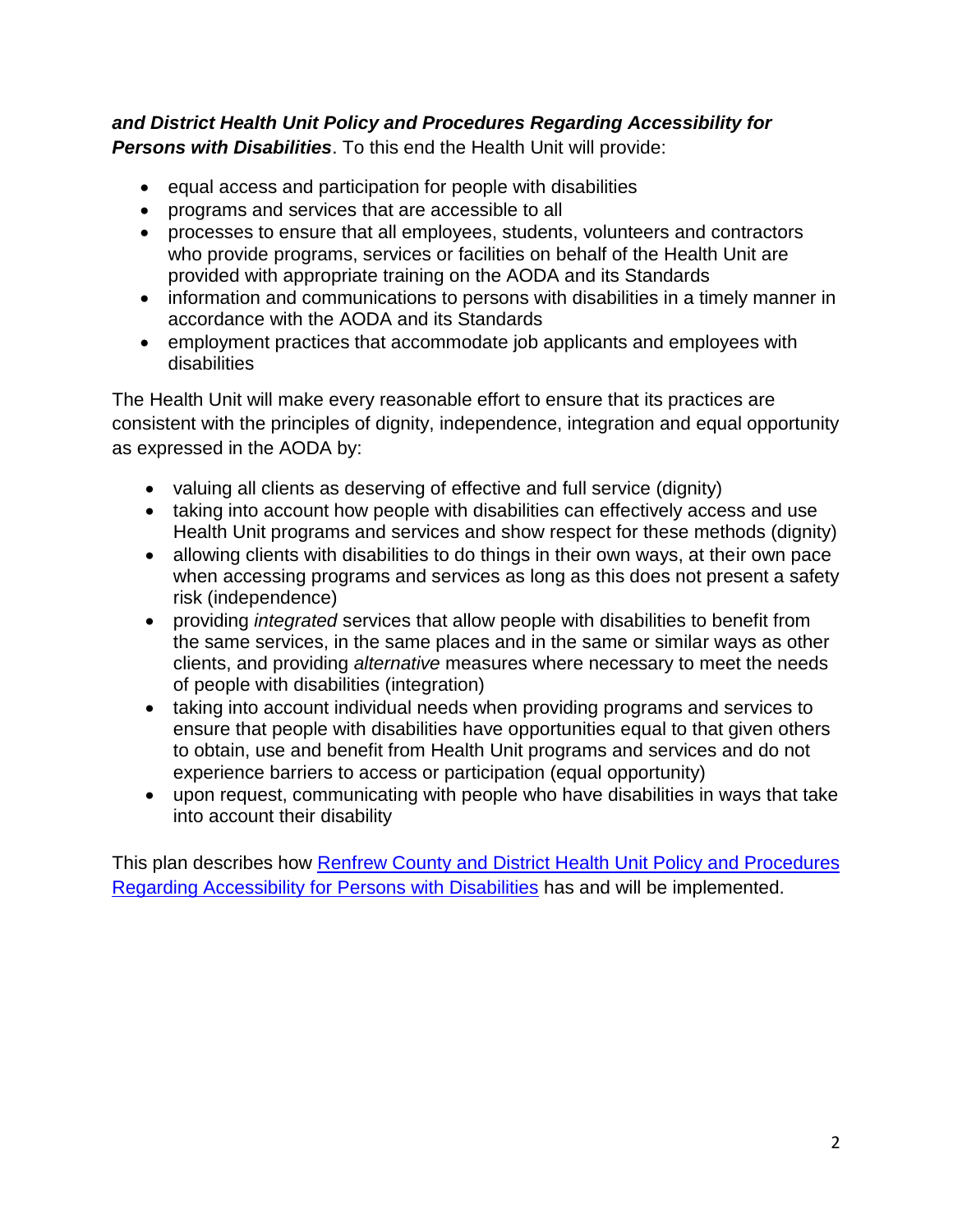| <b>Part 1: General</b>                                                                                             |                                                                                                                                                                                                                                                  |                                                                            |                                                    |
|--------------------------------------------------------------------------------------------------------------------|--------------------------------------------------------------------------------------------------------------------------------------------------------------------------------------------------------------------------------------------------|----------------------------------------------------------------------------|----------------------------------------------------|
| <b>Requirements</b>                                                                                                | <b>Activity</b>                                                                                                                                                                                                                                  | <b>Responsibility</b>                                                      | <b>Status</b>                                      |
| Establish general<br>accessibility<br>policies under the<br>Integrated                                             | Establish accessibility policies including<br>a statement of commitment to meeting<br>the accessibility needs of people with<br>disabilities in a timely manner.                                                                                 | <b>AODA Working</b><br>Group                                               | Completed                                          |
| Accessibility<br><b>Standards</b><br>Regulation                                                                    | Make the policies publicly available on<br>the Health Unit's web site. Provide the<br>policies in accessible formats upon<br>request.                                                                                                            | Communications<br>Coordinator                                              | Completed                                          |
| Establish multi-year<br>accessibility plan<br>under the<br>Integrated                                              | Develop and implement a multi-year<br>accessibility plan.                                                                                                                                                                                        | <b>AODA</b> Working<br>Group                                               | Completed                                          |
| Accessibility<br>Standards                                                                                         | Review and update the plan annually.                                                                                                                                                                                                             | <b>AODA Working</b><br>Group                                               | 2017 - 2021 plan<br>completed<br>September 2017    |
| Provide training on<br>the applicable<br>requirements under<br>the Integrated<br>Accessibility<br><b>Standards</b> | Research and develop training resources<br>and create a training plan on the<br>Integrated Accessibility Standards and<br>the Ontario Human Rights Code as it<br>pertains to people with disabilities.<br>Training may vary according to duties. | Planning and<br>Evaluation<br>Coordinator,<br><b>AODA Working</b><br>Group | Completed                                          |
|                                                                                                                    | Ensure training is provided to all<br>employees, students, volunteers and<br>contractors as soon as practicable after<br>starting at the Health Unit, as part of their<br>orientation.                                                           | Program<br>Managers and<br><b>Directors</b>                                | Completed and<br>as required                       |
|                                                                                                                    | Ensure additional training is provided<br>when there are changes to accessibility<br>policies and procedures.                                                                                                                                    | Program<br>Managers and<br><b>Directors</b>                                | As required                                        |
|                                                                                                                    | Maintain records of training including<br>dates of training and names of people<br>trained.                                                                                                                                                      | Planning and<br>Evaluation<br>Coordinator                                  | As required                                        |
| Report progress                                                                                                    | <b>Complete Accessibility Compliance</b><br>Report                                                                                                                                                                                               | <b>Chief Executive</b><br>Officer                                          | Completed<br>December 2014<br>and December<br>2017 |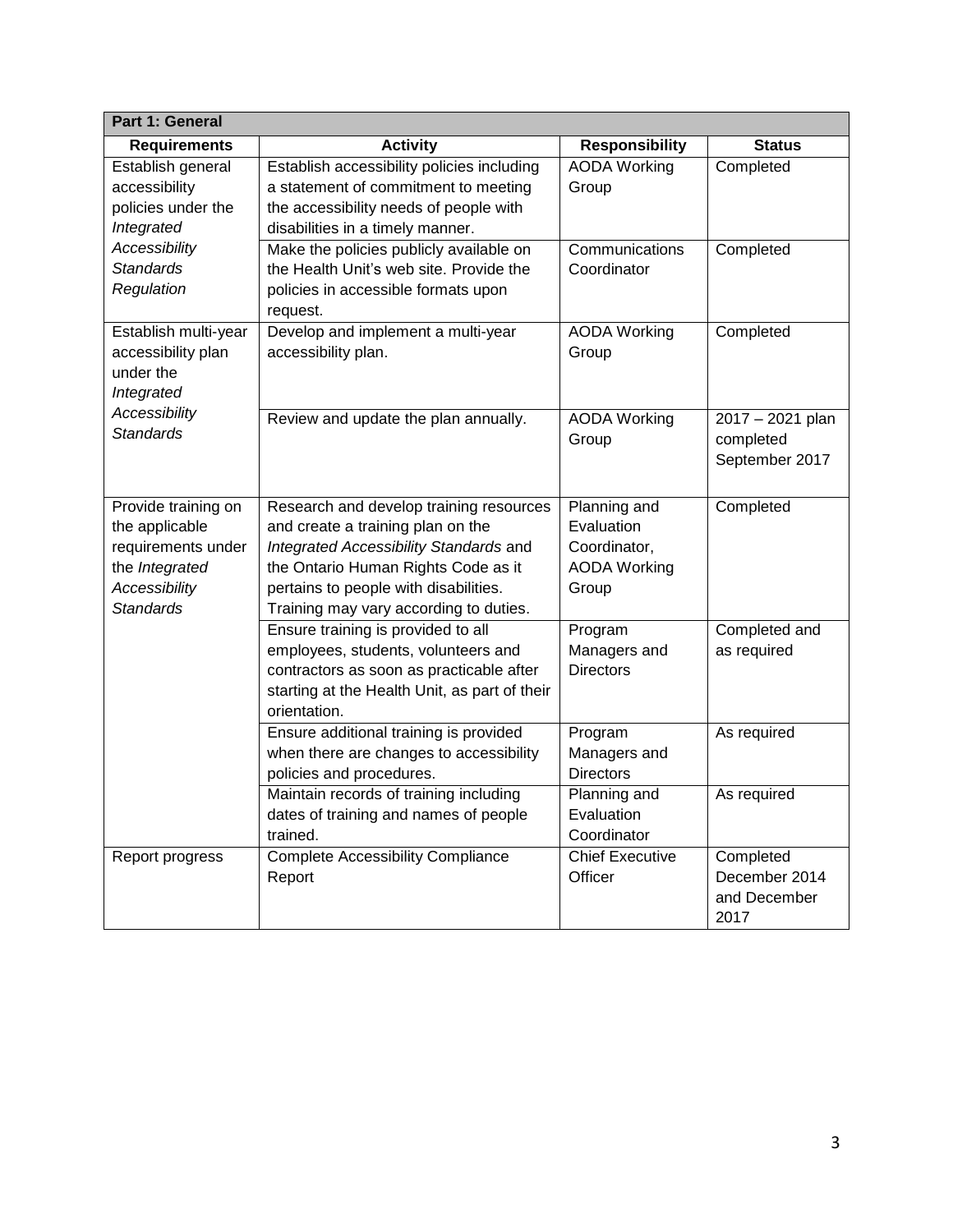| Part 2: Accessible Customer Service Standard              |                                                                                                                                                                                                                                                                                                                                                                                                                                                                                                                                     |                                                        |               |
|-----------------------------------------------------------|-------------------------------------------------------------------------------------------------------------------------------------------------------------------------------------------------------------------------------------------------------------------------------------------------------------------------------------------------------------------------------------------------------------------------------------------------------------------------------------------------------------------------------------|--------------------------------------------------------|---------------|
| <b>Requirements</b>                                       | <b>Activity</b>                                                                                                                                                                                                                                                                                                                                                                                                                                                                                                                     | <b>Responsibility</b>                                  | <b>Status</b> |
| Develop Accessible<br><b>Customer Service</b><br>Plan     | Develop a plan for providing goods and<br>services to people with disabilities that<br>includes practices for communications;<br>assistive devices, service animals,<br>support persons, notice of temporary<br>disruption; training; and feedback<br>process.                                                                                                                                                                                                                                                                      | <b>AODA Working</b><br>Group                           | Completed     |
|                                                           | Post the plan on our web site and make<br>it available in accessible formats upon<br>request.                                                                                                                                                                                                                                                                                                                                                                                                                                       | Communications<br>Coordinator                          | Completed     |
| Provide Accessible<br><b>Customer Service</b><br>Training | Provide accessible customer service<br>training to all employees, students,<br>volunteers and contractors as soon as<br>practicable after starting at the Health<br>Unit as part of their orientation.                                                                                                                                                                                                                                                                                                                              | Program<br>Managers and<br><b>Directors</b>            | As required   |
|                                                           | Provide additional training when there<br>are changes to the Accessible Customer<br>Service Plan.                                                                                                                                                                                                                                                                                                                                                                                                                                   | Program<br>Managers and<br><b>Directors</b>            | As required   |
|                                                           | Maintain records of training including<br>dates of training and names of people<br>trained.                                                                                                                                                                                                                                                                                                                                                                                                                                         | Planning and<br>Evaluation<br>Coordinator              | As required   |
| Notice of temporary<br>disruption                         | In the event of a planned or unexpected<br>disruption to on-site services or facilities<br>for customers with disabilities, the Health<br>Unit will notify customers promptly. A<br>clearly posted notice will include (where<br>possible) information about the reasons<br>for the disruption, its anticipated length of<br>time, and a description of alternative<br>facilities or services, if available. The<br>notice will be posted at relevant Health<br>Unit offices and on the Health Unit's<br>website where appropriate. | Planning and<br>Evaluation<br>Coordinator,<br>Managers | As required   |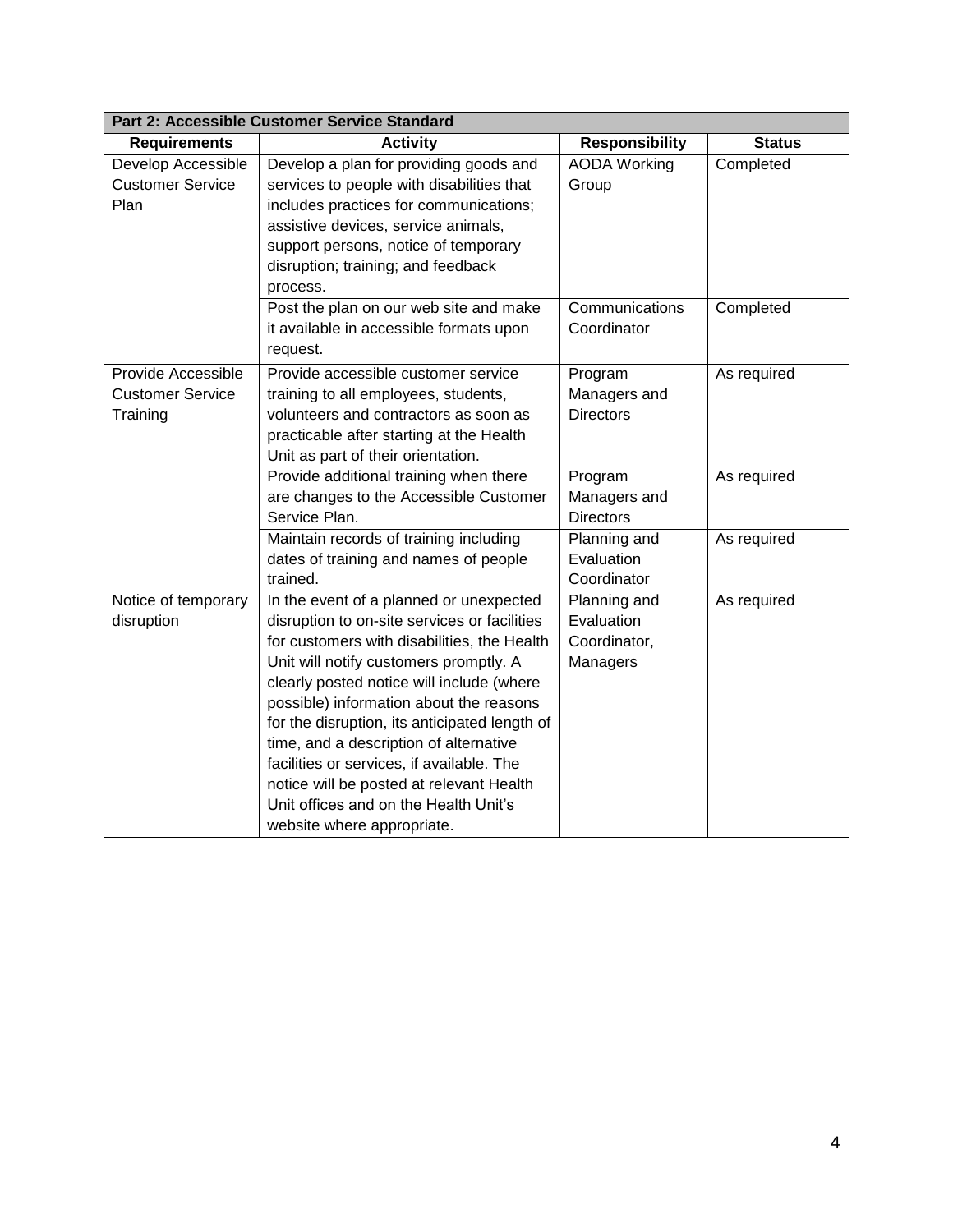| <b>Part 3: Information and Communication Standard</b>                                                                                                                                                                                |                                                                                                                                                                                                                                                                                                                                                                                                                                   |                                                                                    |                                                                   |
|--------------------------------------------------------------------------------------------------------------------------------------------------------------------------------------------------------------------------------------|-----------------------------------------------------------------------------------------------------------------------------------------------------------------------------------------------------------------------------------------------------------------------------------------------------------------------------------------------------------------------------------------------------------------------------------|------------------------------------------------------------------------------------|-------------------------------------------------------------------|
| <b>Requirements</b>                                                                                                                                                                                                                  | <b>Activity</b>                                                                                                                                                                                                                                                                                                                                                                                                                   | <b>Responsibility</b>                                                              | <b>Status</b>                                                     |
| Implement a process<br>for receiving and<br>responding to<br>feedback about the<br>provision of services<br>to people with<br>disabilities<br>Ensure that all<br>feedback processes<br>are accessible to<br>people with disabilities | Include information about the feedback<br>process on the Health Unit's Accessibility<br>web page. Create link to the Accessibility<br>page from the footer on each page.<br>Feedback from clients will be provided to<br>Program Managers for response.<br>Include a statement on all forms and<br>surveys that gather feedback, indicating the<br>availability of accessible formats and<br>communication supports upon request. | Communications<br>Coordinator<br>All employees                                     | Completed<br>and as<br>required<br>As required                    |
|                                                                                                                                                                                                                                      | Suggested wording: "Please ask us if you<br>need this form in an accessible format or if<br>you would like help with completing it."                                                                                                                                                                                                                                                                                              |                                                                                    |                                                                   |
| Provide information to<br>the public in<br>accessible formats or<br>with communication<br>supports upon request                                                                                                                      | Communicate policies and procedures for<br>providing information in accessible formats<br>and communication supports to all staff.<br>See training activities in Part 1: General.                                                                                                                                                                                                                                                 | Program<br>Planning and<br>Evaluation<br>Coordinator                               | As required                                                       |
|                                                                                                                                                                                                                                      | Provide instructions to the public on how to<br>request information in accessible formats or<br>with communication supports on the Health<br>Unit web site and in the reception area of<br>Health Unit premises.                                                                                                                                                                                                                  | Communications<br>Coordinator                                                      | Completed                                                         |
|                                                                                                                                                                                                                                      | Work with persons with disabilities to<br>provide the information requested in a<br>timely manner.                                                                                                                                                                                                                                                                                                                                | Staff,<br>Coordinators<br>and Program<br>Managers                                  | As required                                                       |
| Provide emergency<br>procedures, plans and<br>public safety<br>information available<br>to the public in<br>accessible formats or<br>with communication<br>supports upon request                                                     | Work with persons with disabilities to<br>provide the information requested in a<br>timely manner.                                                                                                                                                                                                                                                                                                                                | Staff,<br>Coordinators<br>and Program<br>Managers<br>depending on<br>the situation | As required                                                       |
| Ensure all websites<br>and content conform<br>with the World Wide<br><b>Web Consortium</b>                                                                                                                                           | Include compliance with WCAG 2.0 level<br>AA in work specifications for web<br>development consultants.                                                                                                                                                                                                                                                                                                                           | Communications<br>Coordinator                                                      | As required                                                       |
| (W3C) Web Content<br>Accessibility<br>Guidelines (WCAG)<br>2.0 Level AA                                                                                                                                                              | Use at least two methods of checking<br>accessibility at least once per year (e.g.<br>monthly accessibility analysis, visit site<br>using assistive technology, user testing and<br>feedback, keep log of accessibility issues<br>repaired).                                                                                                                                                                                      | Communications<br>Coordinator                                                      | Monthly<br>accessibility<br>analysis<br>initiated<br>October 2017 |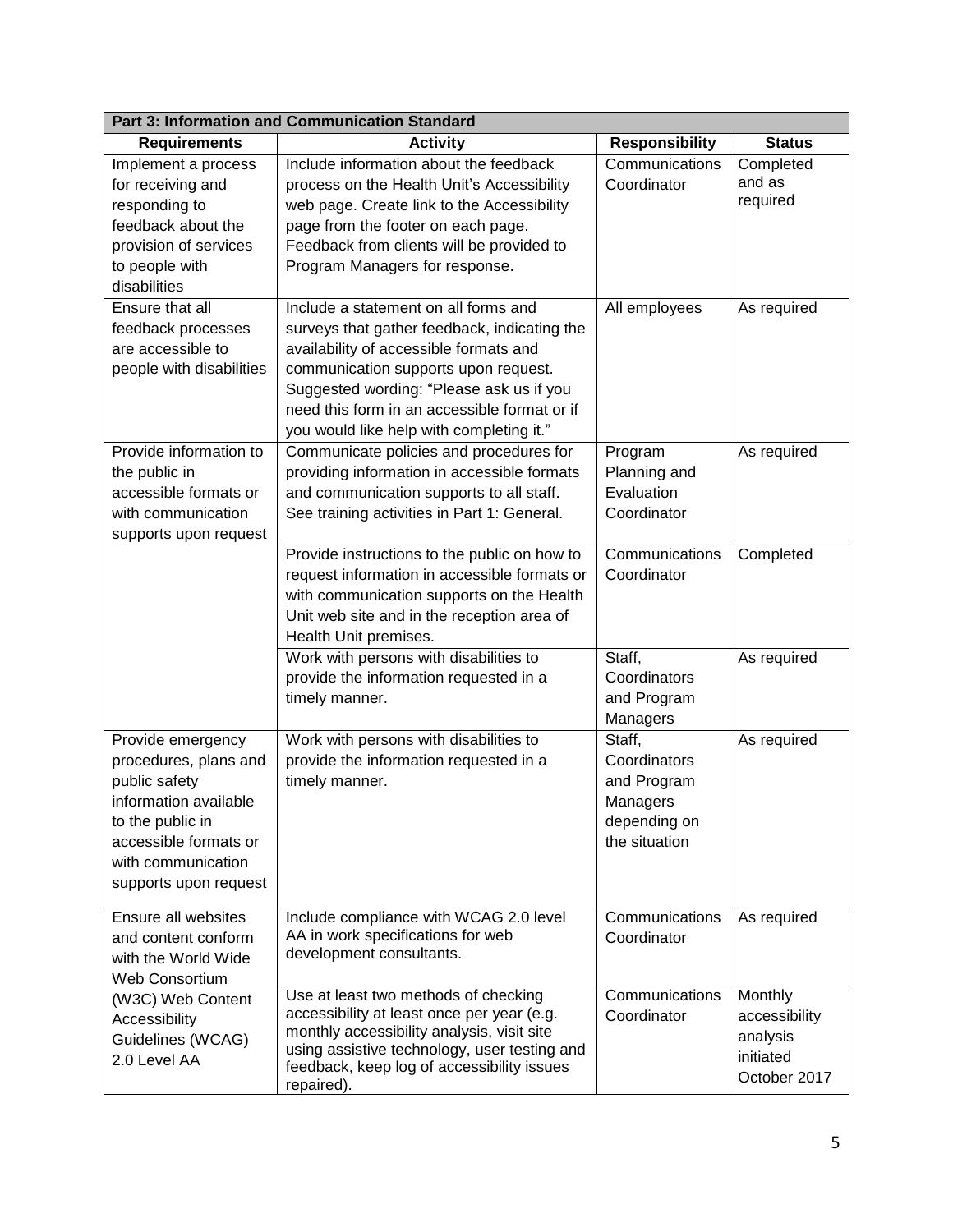| Part 4: Employment Standard                                                                                                 |                                                                                                                                                                                                                                                                                                |                                         |               |
|-----------------------------------------------------------------------------------------------------------------------------|------------------------------------------------------------------------------------------------------------------------------------------------------------------------------------------------------------------------------------------------------------------------------------------------|-----------------------------------------|---------------|
| <b>Requirements</b>                                                                                                         | <b>Activity</b>                                                                                                                                                                                                                                                                                | <b>Responsibility</b>                   | <b>Status</b> |
|                                                                                                                             | Recruitment, assessment and selection: January 1, 2016                                                                                                                                                                                                                                         |                                         |               |
| Inform the public and<br>job applicants that<br>the Health Unit will                                                        | Include on job postings that<br>accommodation is available for applicants<br>with disabilities.                                                                                                                                                                                                | Human<br>Resources                      | As required   |
| accommodate<br>disabilities during the<br>selection process                                                                 | Consult with applicants with disabilities to<br>arrange for the provision of<br>accommodation for an interview format<br>and process that meets their specific<br>needs.                                                                                                                       | Human<br>Resources                      | As required   |
| Notify successful<br>applicants of the<br>organization's<br>policies for<br>accommodating<br>employees with<br>disabilities | Include the Health Unit's Policy and<br>Procedures Regarding Accessibility for<br>Persons with Disabilities in orientation<br>material for new employees.                                                                                                                                      | Human<br>Resources                      | As required   |
|                                                                                                                             | Accessible formats and communication supports for employees: January 1, 2016                                                                                                                                                                                                                   |                                         |               |
| Provide or arrange<br>for the provision of<br>accessible formats<br>or communication<br>supports in the<br>workplace        | Consult with employees with disabilities to<br>provide or arrange for the provision of<br>accessible formats and communication<br>supports that they require to do their job<br>effectively and to be informed of<br>information that is generally available to<br>employees in the workplace. | Program<br>Managers and<br>Coordinators | As required   |
| Inform Health Unit<br>employees of<br>policies for<br>supporting<br>employees with<br>disabilities                          | Provide a copy of the Policy and<br>Procedures Regarding Accessibility for<br>Persons with Disabilities to all employees                                                                                                                                                                       | Medical Officer of<br>Health            | Completed     |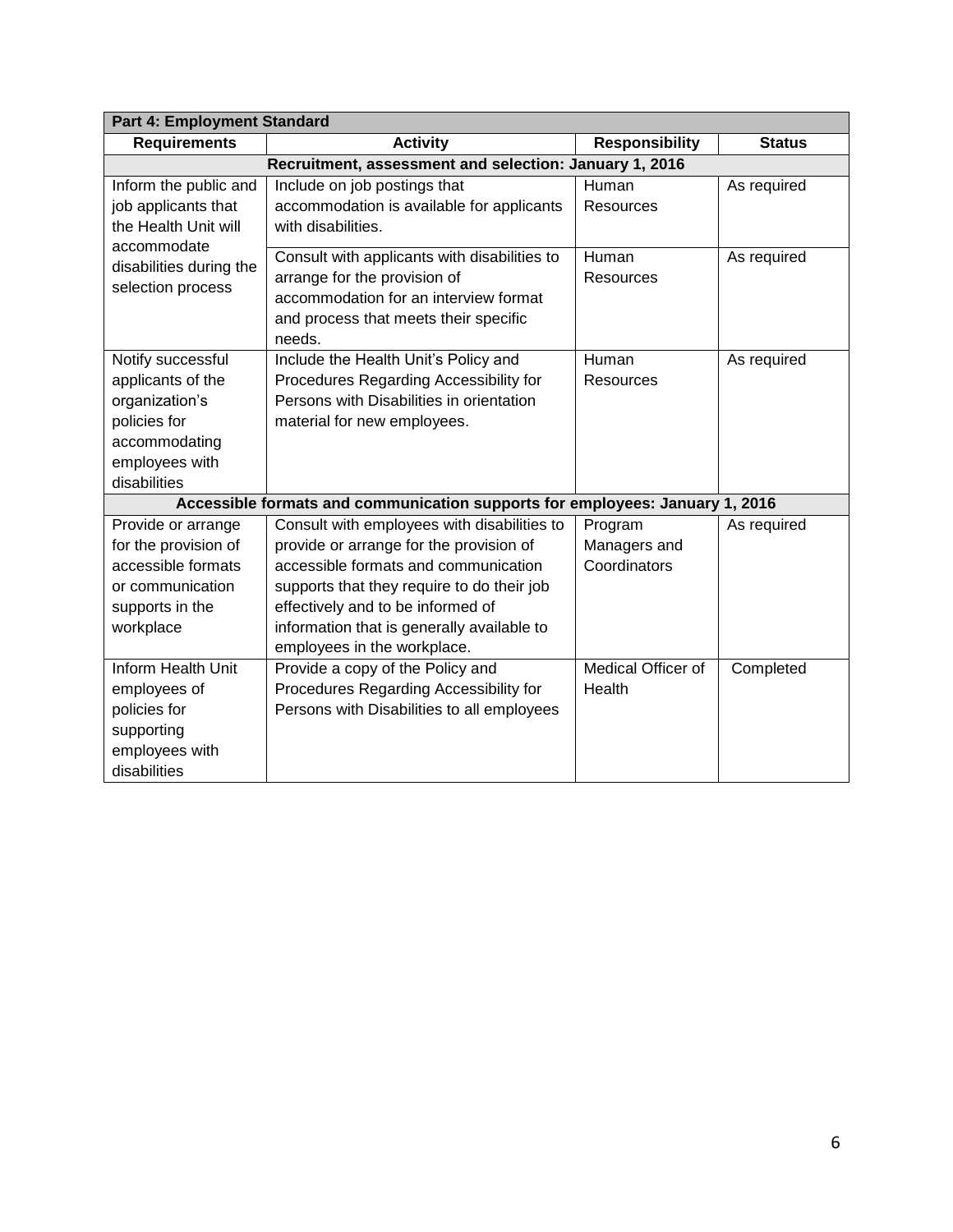| <b>Requirements</b>                                       | <b>Activity</b>                                            | <b>Responsibility</b>  | <b>Status</b> |
|-----------------------------------------------------------|------------------------------------------------------------|------------------------|---------------|
| Workplace emergency response information: January 1, 2012 |                                                            |                        |               |
| Provide                                                   | When the Health Unit is aware of the                       | <b>Human Resources</b> | As required   |
| individualized                                            | need for accommodation, develop                            |                        |               |
| emergency                                                 | individualized emergency response                          |                        |               |
| response                                                  | information for employees with a                           |                        |               |
| information to                                            | disability.                                                |                        |               |
| employees with a                                          | If assistance is required during                           | Program Managers       | As required   |
| disability if                                             | emergency response, with the                               | and Coordinators       |               |
| necessary and the                                         | employee's consent, provide the                            |                        |               |
| Health Unit is                                            | workplace emergency response                               |                        |               |
| aware of the need                                         | information to the person designated by                    |                        |               |
| for accommodation                                         | the employer to provide assistance to                      |                        |               |
|                                                           | the employee.                                              |                        |               |
|                                                           | Review individualized workplace                            | Program Managers       | As required   |
|                                                           | emergency response information: when                       | and Coordinators       |               |
|                                                           | the employee moves to a different                          |                        |               |
|                                                           | location in the Health Unit; when the                      |                        |               |
|                                                           | employee's accommodations needs or                         |                        |               |
|                                                           | plans are reviewed; and when the                           |                        |               |
|                                                           | Health Unit reviews its general                            |                        |               |
|                                                           | emergency response policies.                               |                        |               |
|                                                           | Documented individual accommodation plans: January 1, 2016 |                        |               |
| Develop and have                                          | Have in place a written process for                        | <b>Human Resources</b> | Completed     |
| in place a written                                        | developing individualized                                  |                        |               |
| process for the                                           | accommodation plans to meet the needs                      |                        |               |
| development of                                            | of employees with disabilities.                            |                        |               |
| accommodation                                             |                                                            |                        |               |
| plans for                                                 |                                                            |                        |               |
| employees with                                            |                                                            |                        |               |
| disabilities                                              |                                                            |                        |               |
|                                                           | Return to work process: January 1, 2016                    |                        |               |
| Develop, have in                                          | Have in place and document a return to                     | Program Managers       |               |
| place and                                                 | work process that supports employees                       | and Coordinators       | Completed     |
| document a return                                         | returning to work that require disability-                 | <b>Human Resources</b> |               |
| to work process for                                       | related accommodations.                                    |                        |               |
| employees who                                             |                                                            |                        |               |
| have been absent                                          |                                                            |                        |               |
| from work due to a                                        |                                                            |                        |               |
| disability and                                            |                                                            |                        |               |
| require disability-                                       |                                                            |                        |               |
| related                                                   |                                                            |                        |               |
| accommodations to                                         |                                                            |                        |               |
| return to work                                            |                                                            |                        |               |